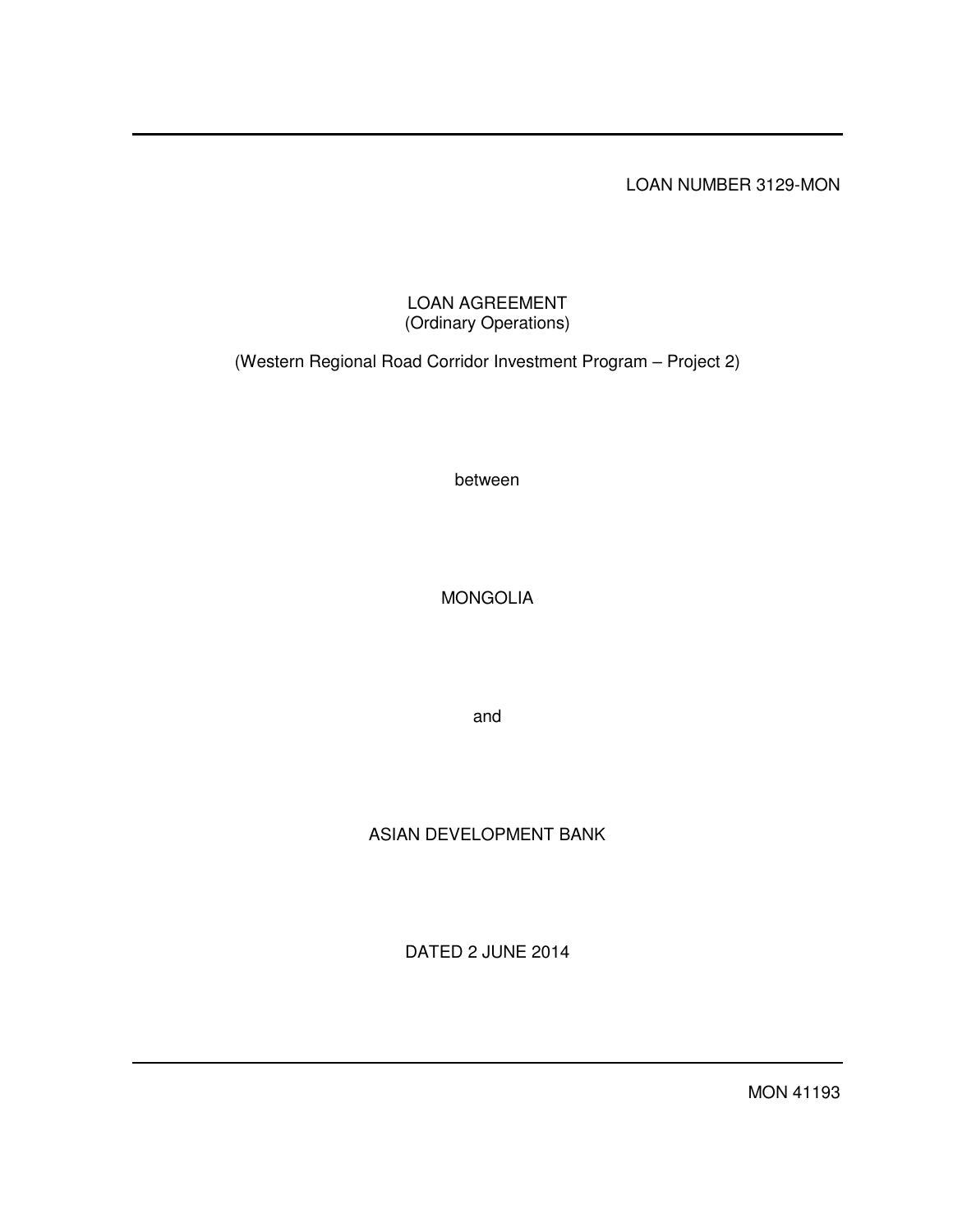## **LOAN AGREEMENT (Ordinary Operations)**

 LOAN AGREEMENT dated 2 June 2014 between MONGOLIA ("Borrower") and ASIAN DEVELOPMENT BANK ("ADB").

### WHEREAS

(A) by a framework financing agreement dated 1 December 2011 between the Borrower and ADB, ADB has agreed to provide a multitranche financing facility to the Borrower for purposes of financing projects under the Western Regional Roads Corridor Investment Program ("FFA");

(B) by a periodic financing request dated 31 October 2013, as amended, the Borrower has applied to ADB for an additional loan from its ordinary capital resources for the purposes of the Project described in Schedule 1 to this Loan Agreement ("Project"); and

(C) ADB has agreed to make a loan to the Borrower from ADB's ordinary capital resources upon the terms and conditions set forth herein;

NOW THEREFORE the parties hereto agree as follows:

### **ARTICLE I**

### **Loan Regulations; Definitions**

 Section 1.01. All the provisions of the Ordinary Operations Loan Regulations Applicable to LIBOR-Based Loans Made from ADB's Ordinary Capital Resources, dated 1 July 2001 ("Loan Regulations"), are hereby made applicable to this Loan Agreement with the same force and effect as if they were fully set forth herein, subject, however, to the following modifications:

(a) Section 3.03 is deleted and the following is substituted therefor:

**Commitment Charge; Credit.** (a) The Borrower shall pay a commitment charge on the unwithdrawn amount of the Loan at the rate and on the terms specified in the Loan Agreement.

(b) ADB shall provide to the Borrower a credit at the rate specified in the Loan Agreement, which credit shall remain fixed for the term of the Loan. ADB shall apply the credit against the interest payable by the Borrower.

(b) Section 3.06 is deleted and the following is substituted therefor: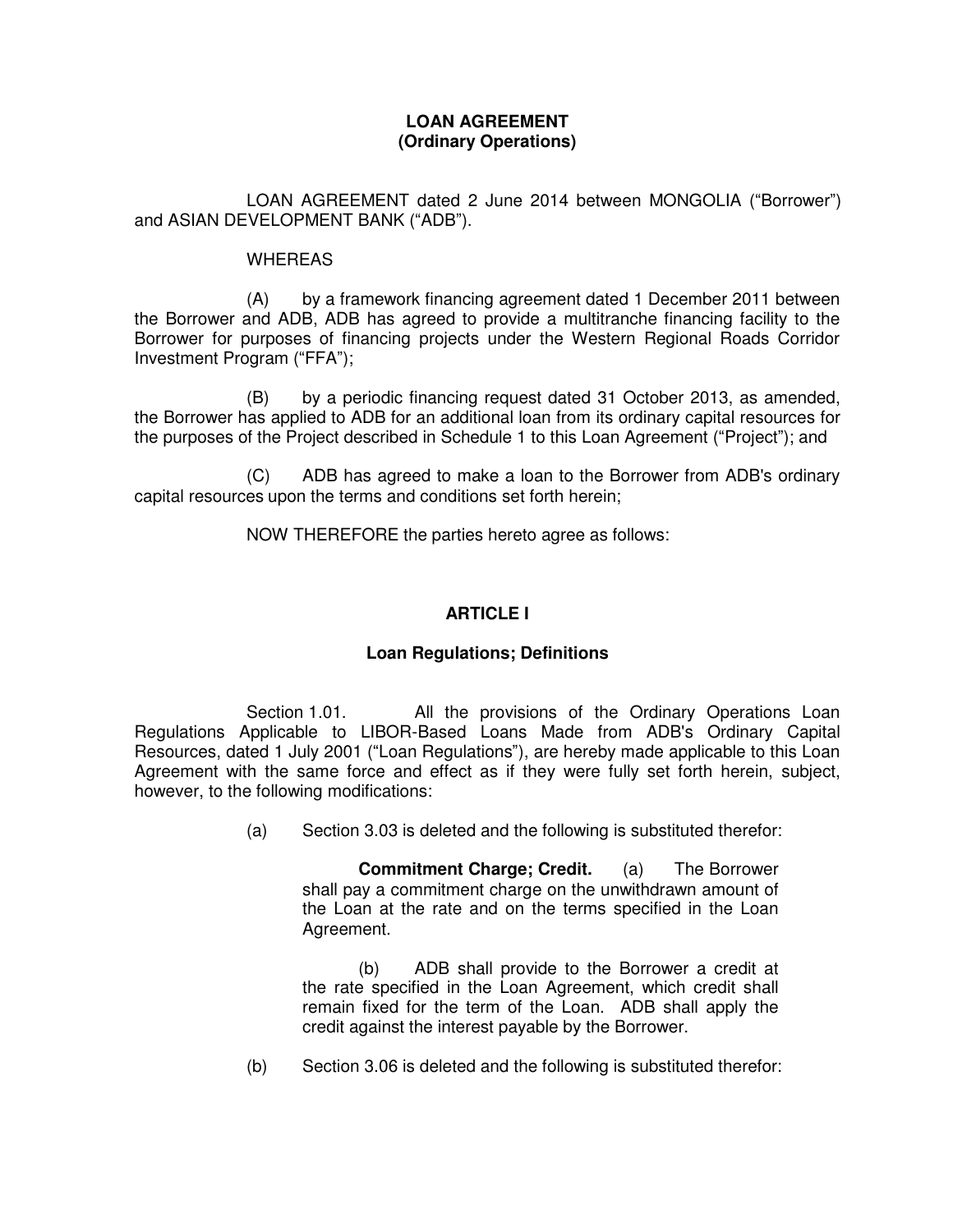**Rebate.** (a) Following any announcement by ADB that the Fixed Spread applicable to new Loans shall be reduced, ADB shall provide a Rebate to any Borrower with an outstanding Loan on which a higher Fixed Spread is applicable. The amount of the Rebate shall be determined by multiplying (i) the difference between the Fixed Spread applicable to the outstanding Loan and the Fixed Spread that will be applied to new Loans (expressed as a percentage per annum), by (ii) the principal amount of the outstanding Loan on which the Borrower shall pay interest for all interest periods commencing on and after the effective date of the lower Fixed Spread that will be applied to new Loans.

(b) Following any announcement by ADB that its Funding Cost Margin calculations with respect to any Loan Currency (or Approved Currency) in any Semester resulted in ADB achieving savings, ADB shall provide a Rebate to the Borrower. The amount of the Rebate shall be determined by multiplying (i) the Funding Cost Margin (expressed as a percentage per annum) by (ii) the principal amount of the Loan on which the Borrower shall pay interest for the Interest Period commencing immediately after the Semester for which the Funding Cost Margin was calculated. ADB shall apply the amount of the Rebate against the interest payable by the Borrower for the Interest Period commencing immediately after the Semester for which the Funding Cost Margin was calculated.

(c) Section 3.07 is deleted and the following is substituted therefor:

**Surcharge.** (a) Following any announcement by ADB that the Fixed Spread applicable to new Loans shall be increased, any Borrower with an outstanding Loan on which a lower Fixed Spread is applicable shall pay ADB a Surcharge. The amount of the Surcharge shall be determined by multiplying (i) the difference between the Fixed Spread that will be applied to new Loans and the Fixed Spread applicable to the outstanding Loan (expressed as a percentage per annum), by (ii) the principal amount of the outstanding Loan on which the Borrower shall pay interest for all interest periods commencing on and after the effective date of the higher Fixed Spread that will be applied to new Loans.

(b) Following any announcement by ADB that its Funding Cost Margin calculations with respect to any Loan Currency (or Approved Currency) in any Semester resulted in ADB incurring additional costs, the Borrower shall pay ADB a Surcharge. The amount of the Surcharge shall be determined by multiplying (i) the Funding Cost Margin (expressed as a percentage per annum) by (ii) the principal amount of the Loan on which the Borrower shall pay interest for the Interest Period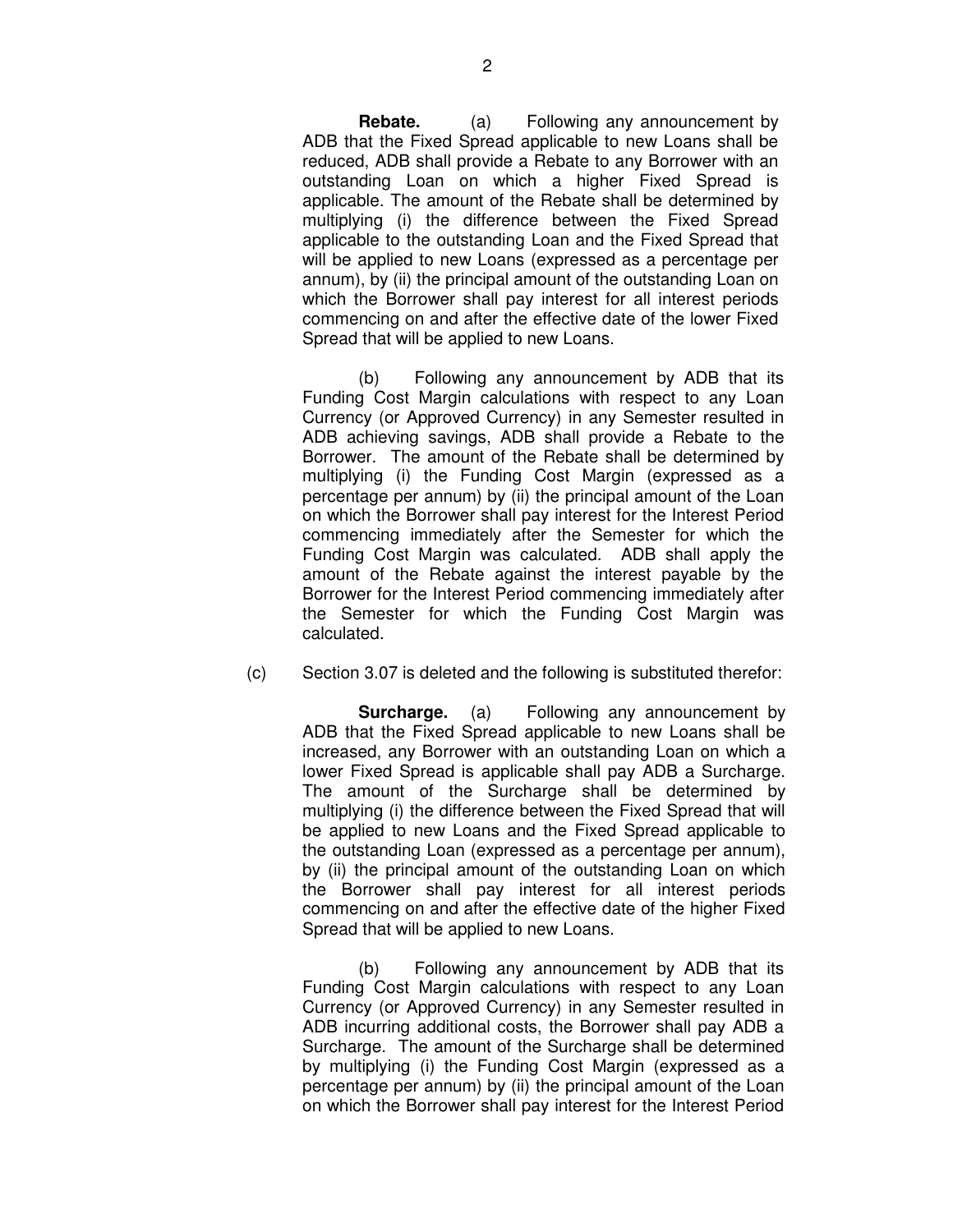commencing immediately after the Semester for which the Funding Cost Margin was calculated. ADB shall add the amount of the Surcharge to the interest payable by the Borrower for the Interest Period commencing immediately after the Semester for which the Funding Cost Margin was calculated.

 Section 1.02. Wherever used in this Loan Agreement, the several terms defined in the Loan Regulations have the respective meanings therein set forth unless modified herein or the context otherwise requires. Additional terms used in this Loan Agreement have the following meanings:

(a) "Consulting Guidelines" means the Guidelines on the Use of Consultants by Asian Development Bank and its Borrowers (2013, as amended from time to time);

(b) "Consulting Services" means the services to be financed out of the proceeds of the Loan as described in paragraph 3 (iv) of Schedule 1 to this Loan Agreement;

(c) "Environmental Assessment and Review Framework" or "EARF" means the environmental assessment and review framework for the Investment Program, including any update thereto, agreed between the Borrower and ADB and incorporated by reference in the FFA;

(d) "Environmental Impact Assessment" or "EIA" means an environmental impact assessment for the Project, including any update thereto, prepared and submitted by the Borrower pursuant to the requirements set forth in the EARF and cleared by ADB;

(e) "Environmental Management Plan" or "EMP" means an environmental management plan for the Project, including any update thereto, incorporated in the EIA;

(f) "Environmental Safeguards" means the principles and requirements set forth in Chapter V, Appendix 1, and Appendix 4 (as applicable) of the SPS;

(g) "FAM" means the Facility administration manual dated 20 March 2014 and agreed between the Borrower and ADB, as updated from time to time in accordance with the respective administrative procedures of the Borrower and ADB;

(h) "Goods" means equipment and materials to be financed out of the proceeds of the Loan, including related services such as transportation, insurance, installation, commissioning, training, and initial maintenance, but excluding Consulting Services;

(i) "Indigenous Peoples Planning Framework" or "IPPF" means the indigenous peoples planning framework for the Investment Program, including any update thereto, agreed between the Borrower and ADB and incorporated by reference in the FFA;

(j) "Indigenous Peoples Safeguards" means the principles and requirements set forth in Chapter V, Appendix 3, and Appendix 4 (as applicable) of the SPS;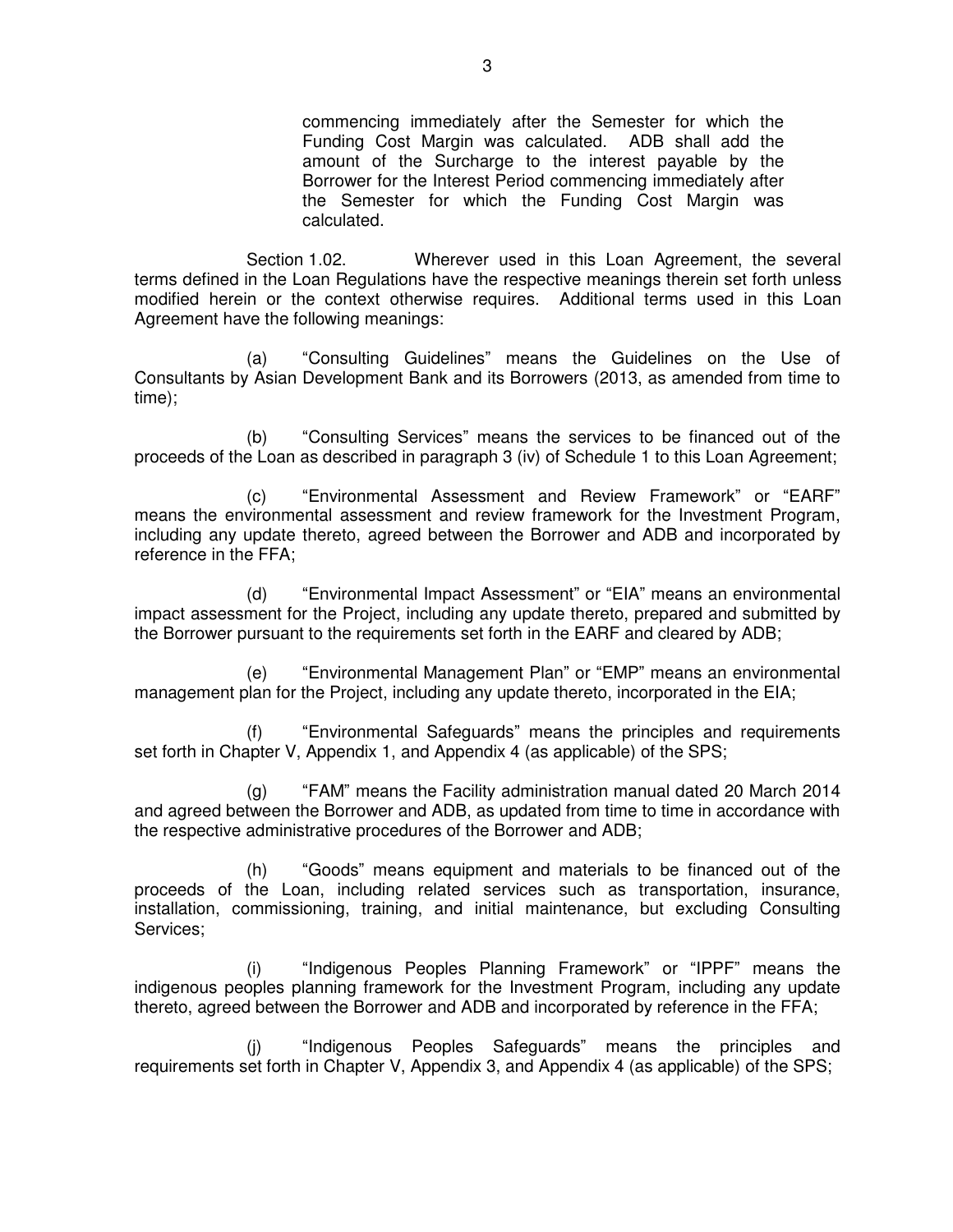(k) "Investment Program" means the Western Regional Road Corridor Investment Program as more fully described in the FFA;

(l) "Involuntary Resettlement Safeguards" means the principles and requirements set forth in Chapter V, Appendix 2, and Appendix 4 (as applicable) of the SPS;

(m) "Loan Disbursement Handbook" means ADB's Loan Disbursement Handbook (2012, as amended from time to time);

(n) "MRT" means the Borrower's Ministry of Roads and Transportation, or any successor thereto acceptable to ADB;

(o) "PFR" means the periodic financing request submitted or to be submitted by the Borrower, for the purposes of each loan under the Facility, and for the purpose of this Loan Agreement means the periodic financing request dated 31 October 2013, as amended;

(p) "Procurement Guidelines" means ADB's Procurement Guidelines (2013, as amended from time to time);

(q) "Procurement Plan" means the procurement plan for the Project dated 20 March 2014 and agreed between the Borrower and ADB, as updated from time to time in accordance with the Procurement Guidelines, the Consulting Guidelines, and other arrangements agreed with ADB;

(r) "Project Executing Agency" for the purposes of, and within the meaning of, the Loan Regulations, means MRT or any successor thereto acceptable to ADB, which is responsible for carrying out the Project;

(s) "Project facilities" means the road infrastructure and facilities to be constructed, improved, rehabilitated, installed or provided under the Project as described in Schedule 1 to this Loan Agreement;

(t) "Resettlement Framework" or "RF" means the resettlement framework for the Investment Program, including any update thereto, agreed between the Borrower and ADB and incorporated by reference in the FFA;

(u) "Resettlement Plan" or "RP" means the resettlement plan for the Project, including any update thereto, prepared and submitted by the Borrower pursuant to the requirements set forth in the RF and cleared by ADB;

(v) "Safeguards Monitoring Report" means each report prepared and submitted by the Borrower to ADB that describes progress with implementation of, and compliance with, the EMP, the RP and the IPP (as applicable), including any corrective and preventative actions;

(w) "Safeguard Policy Statement" or "SPS" means ADB's Safeguard Policy Statement (2009); and

(x) "Works" means construction or civil works to be financed out of the proceeds of the Loan, including services such as drilling or mapping, and project related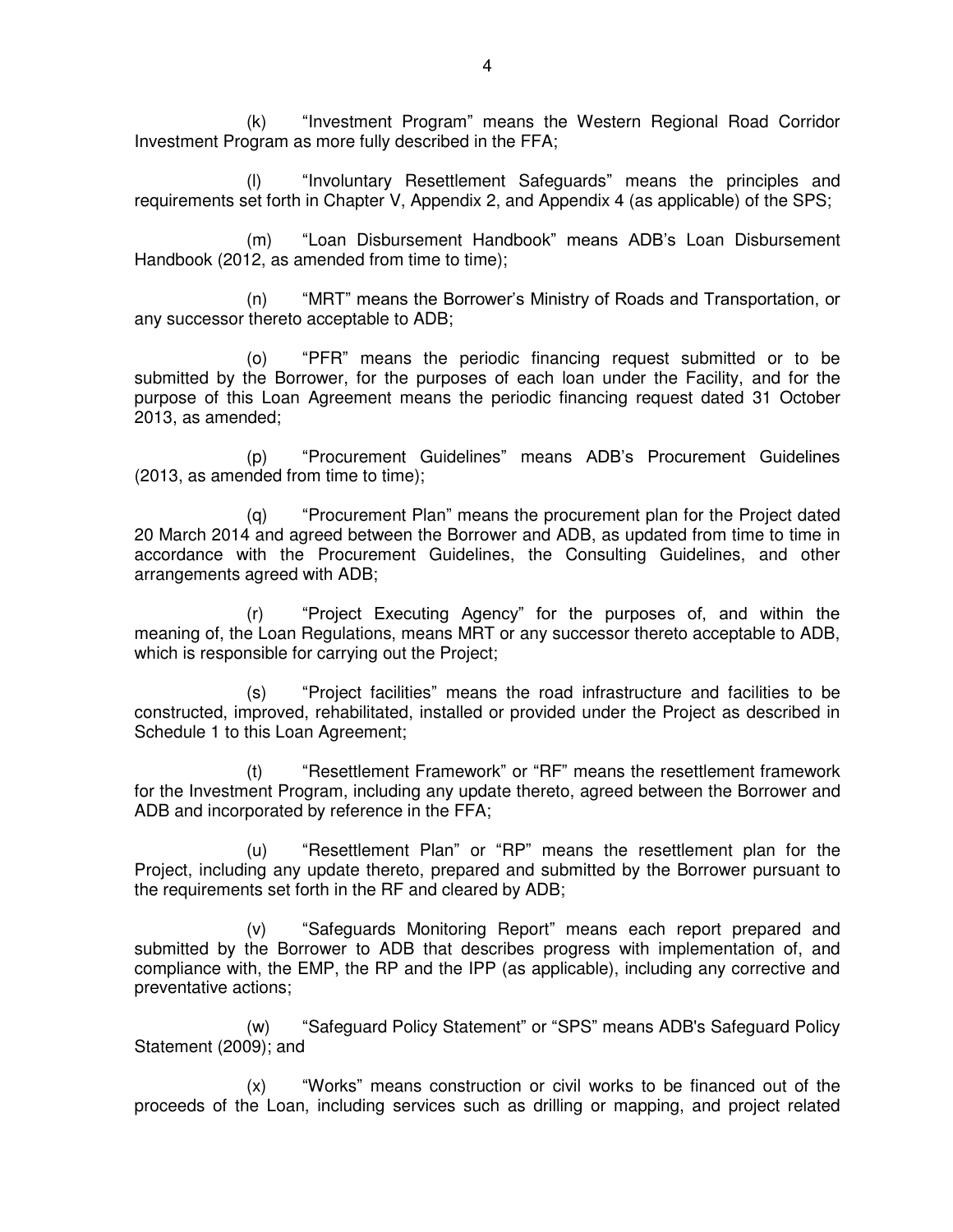services that are provided as part of a single responsibility or turnkey contract, but excluding Consulting Services.

### **ARTICLE II**

### **The Loan**

Section 2.01. (a) ADB agrees to lend to the Borrower from ADB's ordinary capital resources an amount of one hundred twenty-five million Dollars (\$125,000,000), as such amount may be converted from time to time through a Currency Conversion in accordance with the provisions of Section 2.06 of this Loan Agreement.

(b) The Loan has a principal repayment period of 15 years, and a grace period as defined in subsection (c) hereinafter.

(c) The term "grace period" as used in subsection (b) hereinabove means the period prior to the first Principal Payment Date in accordance with the amortization schedule set forth in Schedule 2 to this Loan Agreement.

 Section 2.02. The Borrower shall pay to ADB interest on the principal amount of the Loan withdrawn and outstanding from time to time at a rate for each Interest Period equal to the sum of:

- (a) LIBOR; and
- (b) 0.60% as provided by Section 3.02 of the Loan Regulations less a credit of 0.10% as provided by Section 3.03 of the Loan Regulations.

 Section 2.03. The Borrower shall pay a commitment charge of 0.15% per annum. Such charge shall accrue on the full amount of the Loan (less amounts withdrawn from time to time), commencing 60 days after the date of this Loan Agreement.

 Section 2.04. Interest and other charges on the Loan shall be payable semiannually on 15 April and 15 October in each year.

 Section 2.05. The Borrower shall repay the principal amount of the Loan withdrawn from the Loan Account in accordance with the provisions of Schedule 2 to this Loan Agreement.

Section 2.06. (a) The Borrower may at any time request any of the following Conversions of the terms of the Loan in order to facilitate prudent debt management:

> (i) a change of the Loan Currency of all or any portion of the principal amount of the Loan, whether withdrawn and outstanding or unwithdrawn, to an Approved Currency;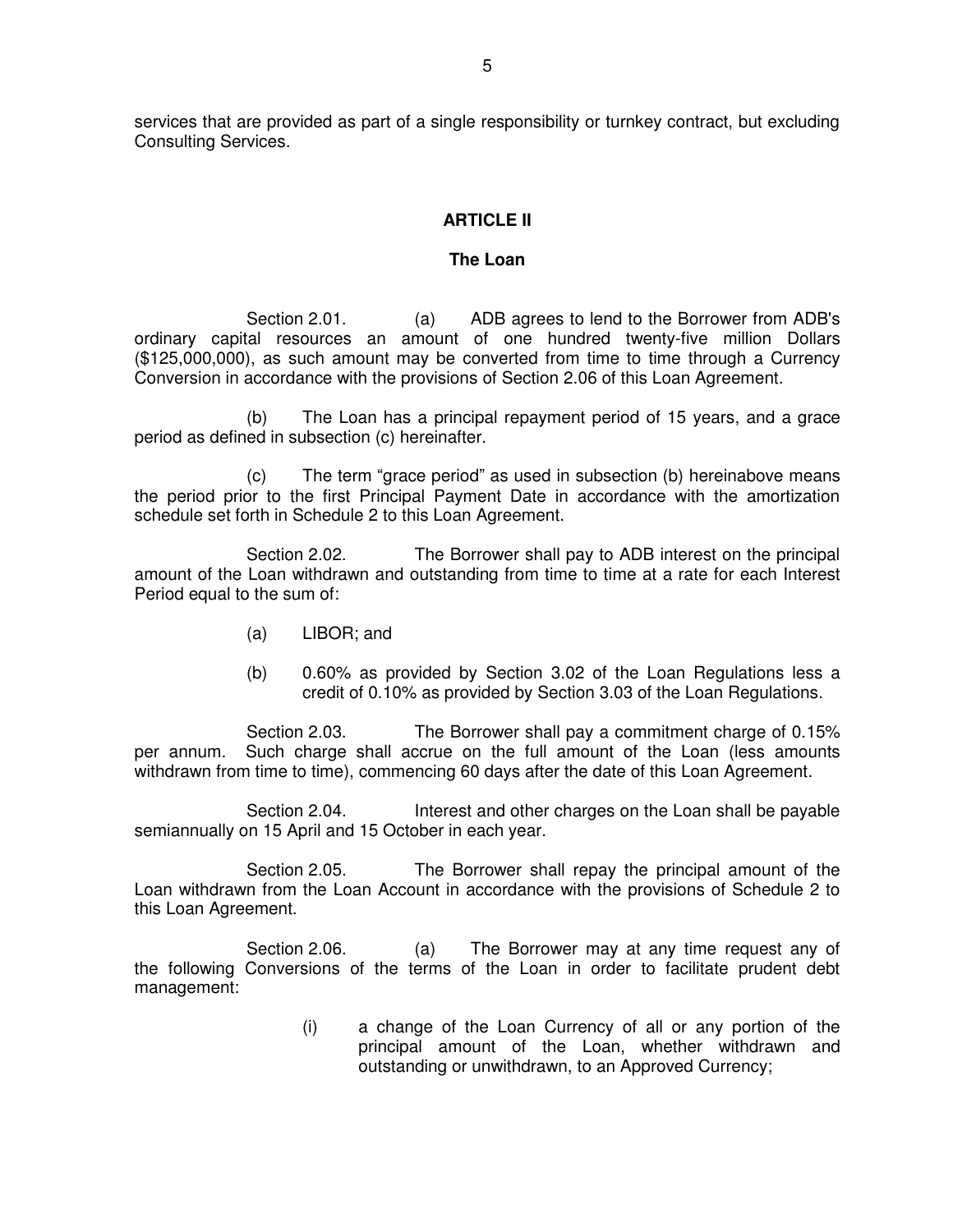- (ii) a change of the interest rate basis applicable to all or any portion of the principal amount of the Loan withdrawn and outstanding from a Floating Rate to a Fixed Rate, or vice versa; and
- (iii) the setting of limits on the Floating Rate applicable to all or any portion of the principal amount of the Loan withdrawn and outstanding by the establishment of an Interest Rate Cap or Interest Rate Collar on said Floating Rate.

(b) Any conversion requested pursuant to subsection (a) hereinabove that is accepted by ADB shall be considered a "Conversion", as defined in Section 2.01(6) of the Loan Regulations, and shall be effected in accordance with the provisions of Article V of the Loan Regulations and the Conversion Guidelines.

## **ARTICLE III**

### **Use of Proceeds of the Loan**

 Section 3.01. The Borrower shall cause the proceeds of the Loan to be applied to the financing of expenditures on the Project in accordance with the provisions of this Loan Agreement.

 Section 3.02. The proceeds of the Loan shall be allocated and withdrawn in accordance with the provisions of Schedule 3 to this Loan Agreement, as such Schedule may be amended from time to time by agreement between the Borrower and ADB.

 Section 3.03. Except as ADB may otherwise agree, the Borrower shall procure, or cause to be procured, the items of expenditure to be financed out of the proceeds of the Loan in accordance with the provisions of Schedule 4 to this Loan Agreement. ADB may refuse to finance a contract where any such item has not been procured under procedures substantially in accordance with those agreed between the Borrower and ADB or where the terms and conditions of the contract are not satisfactory to ADB.

 Section 3.04. Except as ADB may otherwise agree, the Borrower shall cause all items of expenditure financed out of the proceeds of the Loan to be used exclusively in the carrying out of the Project.

Section 3.05. The Loan Closing Date for the purposes of Section 9.02 of the Loan Regulations shall be 30 June 2019 or such other date as may from time to time be agreed between the Borrower and ADB.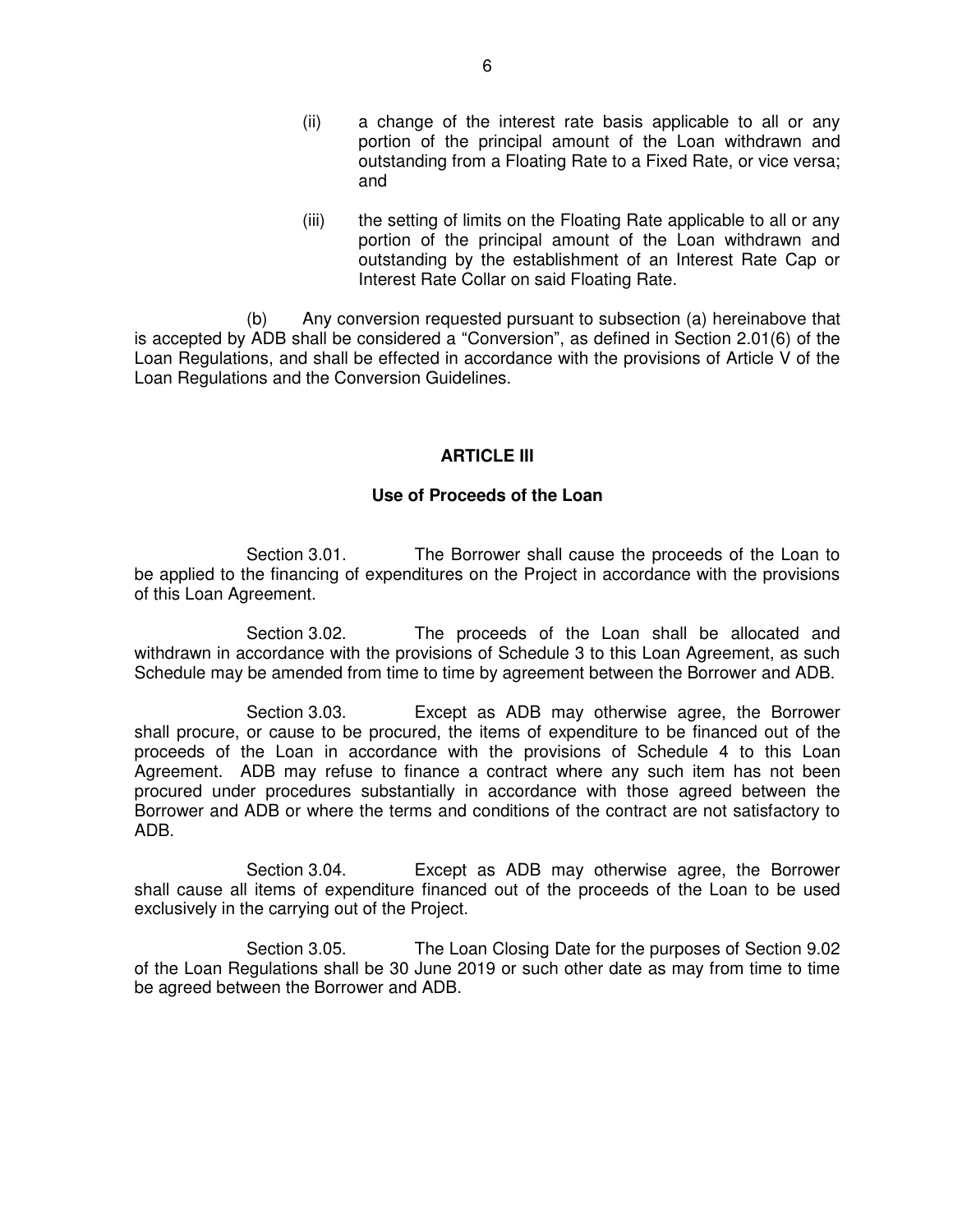### **ARTICLE IV**

#### **Particular Covenants**

 Section 4.01. (a) The Borrower shall cause the Project to be carried out with due diligence and efficiency and in conformity with sound applicable technical, financial, business, and development practices.

 (b) In the carrying out of the Project and operation of the Project facilities, the Borrower shall perform, or cause to be performed, all obligations set forth in Schedule 5 to this Loan Agreement.

 Section 4.02. The Borrower shall make available, promptly as needed and on terms and conditions acceptable to ADB, the funds, facilities, services, land and other resources, as required, in addition to the proceeds of the Loan, for the carrying out of the Project and for the operation and maintenance of the Project facilities.

 Section 4.03. (a) Whenever applicable, in the carrying out of the Project, the Borrower shall cause competent and qualified consultants and contractors, acceptable to ADB to be employed to an extent and upon terms and conditions satisfactory to the Borrower and ADB.

 (b) The Borrower shall cause the Project to be carried out in accordance with plans, design standards, specifications, work schedules and construction methods acceptable to the Borrower and ADB, as applicable. The Borrower shall furnish, or cause to be furnished, to ADB, promptly after their preparation, such plans, design standards, specifications and work schedules, and any material modifications subsequently made therein, in such detail as ADB shall reasonably request.

 Section 4.04. The Borrower shall ensure that the activities of its departments and agencies with respect to the carrying out of the Project and operation of the Project facilities are conducted and coordinated in accordance with sound administrative policies and procedures.

Section 4.05. (a) The Borrower shall (i) maintain separate accounts and records for the Project; (ii) prepare annual financial statements for the Project in accordance with accounting principles acceptable to ADB; (iii) have such financial statements audited annually by independent auditors whose qualifications, experience and terms of reference are acceptable to ADB, in accordance with international standards for auditing or the national equivalent acceptable to ADB; (iv) as part of each such audit, have the auditors prepare a report (which includes the auditors' opinion on the financial statements, use of the Loan proceeds and compliance with the financial covenants of this Loan Agreement as well as on the use of the procedures for imprest fund and statement of expenditures) and a management letter (which sets out the deficiencies in the internal control of the Project that were identified in the course of the audit, if any); and (v) furnish to ADB, no later than 6 months after the end of each related fiscal year, copies of such audited financial statements, audit report and management letter, all in the English language, and such other information concerning these documents and the audit thereof as ADB shall from time to time reasonably request.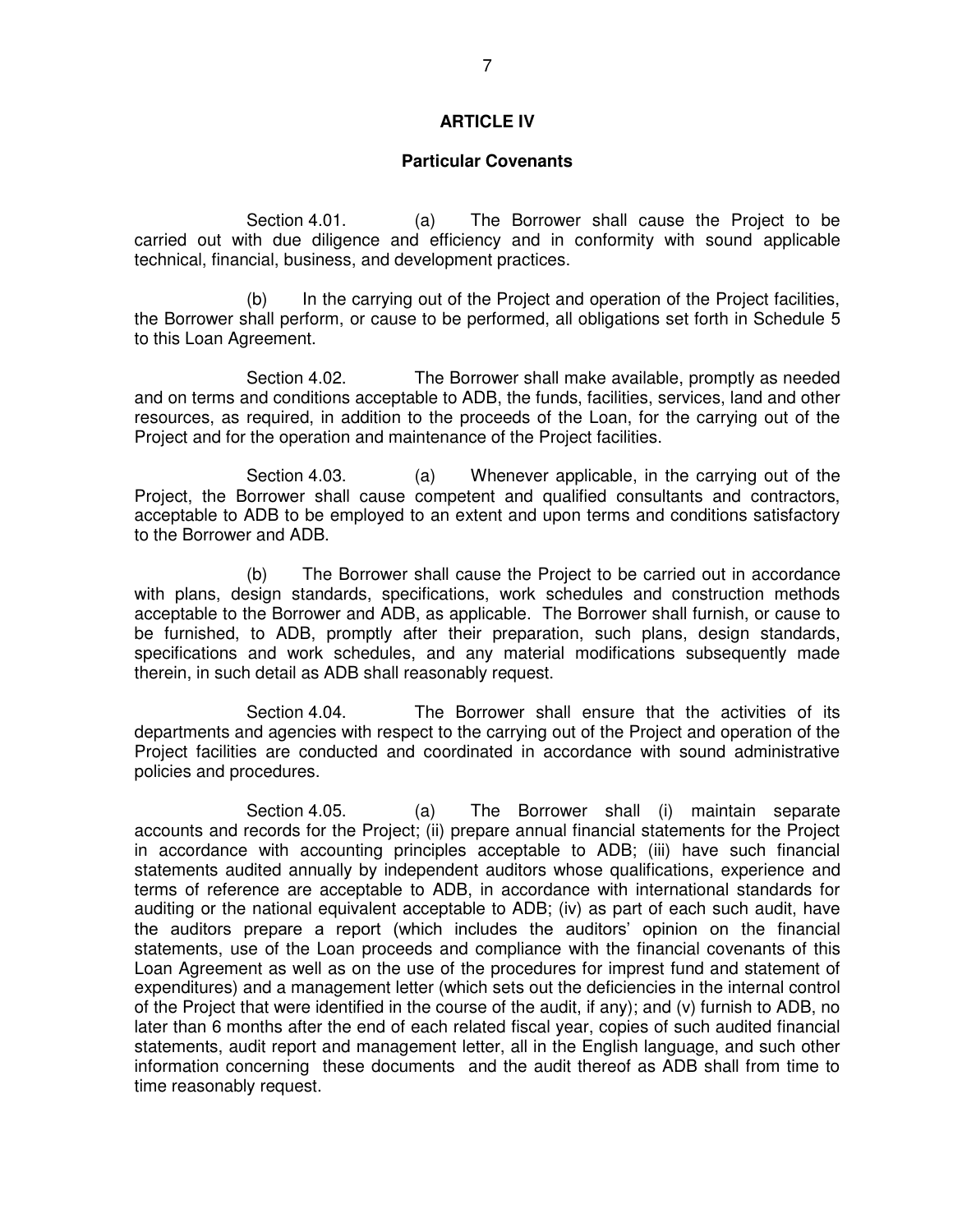(b) ADB shall disclose the annual audited financial statements for the Project and the opinion of the auditors on the financial statements within 30 days of the date of their receipt by posting them on ADB's website.

(c) The Borrower shall enable ADB, upon ADB's request, to discuss the financial statements for the Project and the Borrower's financial affairs where they relate to the Project with the auditors appointed pursuant to subsection (a)(iii) hereinabove, and shall authorize and require any representative of such auditors to participate in any such discussions requested by ADB. This is provided that such discussions shall be conducted only in the presence of an authorized officer of the Borrower, unless the Borrower shall otherwise agree.

 Section 4.06. The Borrower shall enable ADB's representatives to inspect the Project, the Goods and Works, and any relevant records and documents.

 Section 4.07. The Borrower shall ensure that any facilities relevant to the Project are operated, maintained and repaired in accordance with sound applicable technical, financial, business, development, operational and maintenance practices.

### **ARTICLE V**

### **Effectiveness**

Section 5.01. A date 90 days after the date of this Loan Agreement is specified for the effectiveness of this Loan Agreement for the purposes of Section 10.04 of the Loan Regulations.

### **ARTICLE VI**

#### **Miscellaneous**

 Section 6.01. The Minister of Economic Development of the Borrower is designated as representative of the Borrower for the purposes of Section 12.02 of the Loan Regulations.

 Section 6.02. The following addresses are specified for the purposes of Section 12.01 of the Loan Regulations:

### For the Borrower

 Ministry of Economic Development Government Building-2 United Nations Street 5/2 Ulaanbaatar – 15160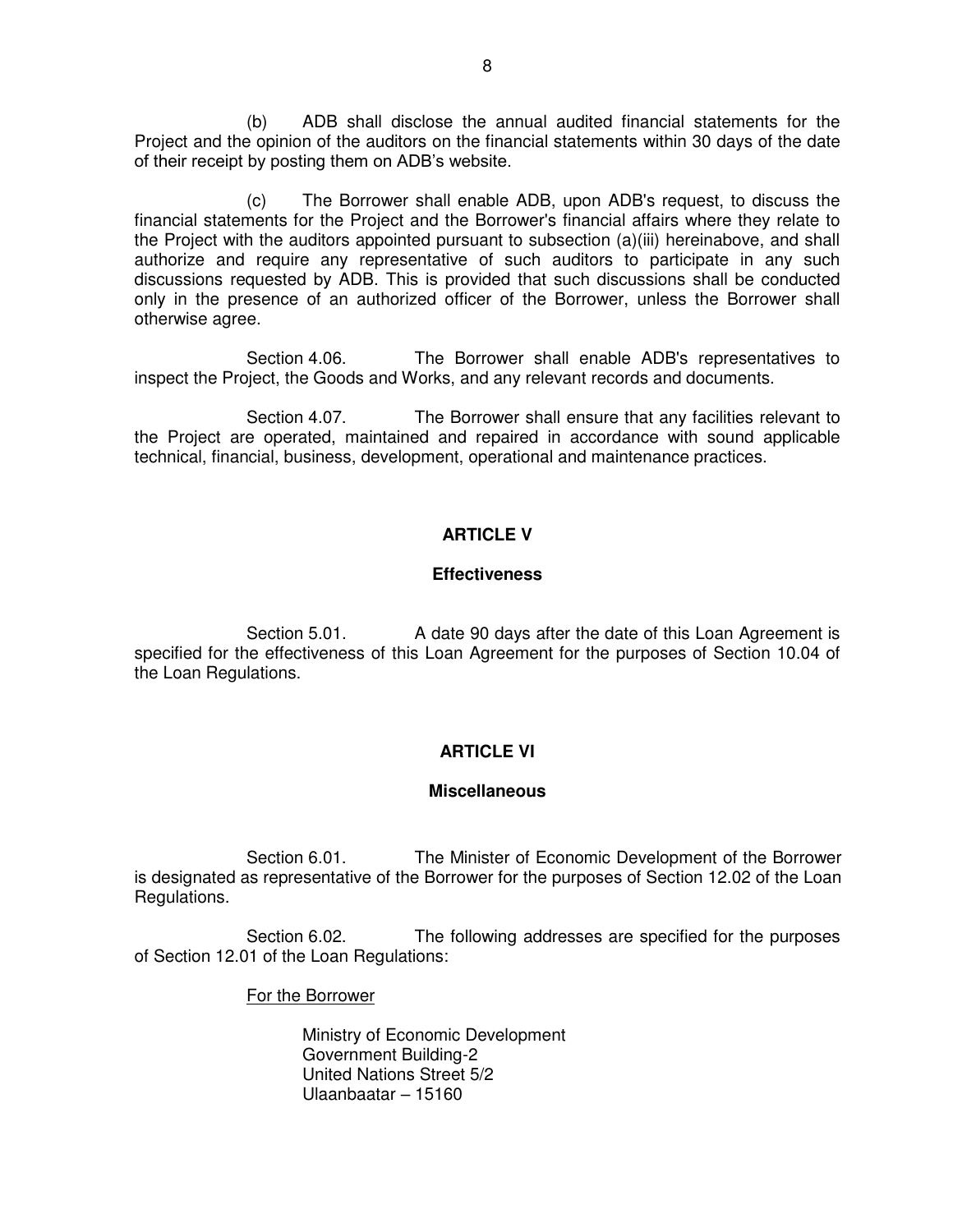Mongolia

Facsimile Number:

(976) 11-327914.

For ADB

Asian Development Bank 6 ADB Avenue Mandaluyong City 1550 Metro Manila Philippines

Facsimile Numbers:

(632) 636-2444 (632) 636-2407.

IN WITNESS WHEREOF the parties hereto, acting through their representatives thereunto duly authorized, have caused this Loan Agreement to be signed in their respective names as of the day and year first above written and to be delivered at the principal office of ADB.

**MONGOLIA** 

Bv

**BATBAYAR NYAMJA** Minister of Economic Development

**ASIAN DEVELOPMENT BANK** 

By

ROBERT M. SCHOELLHAMMER **Country Director** Mongolia Resident Mission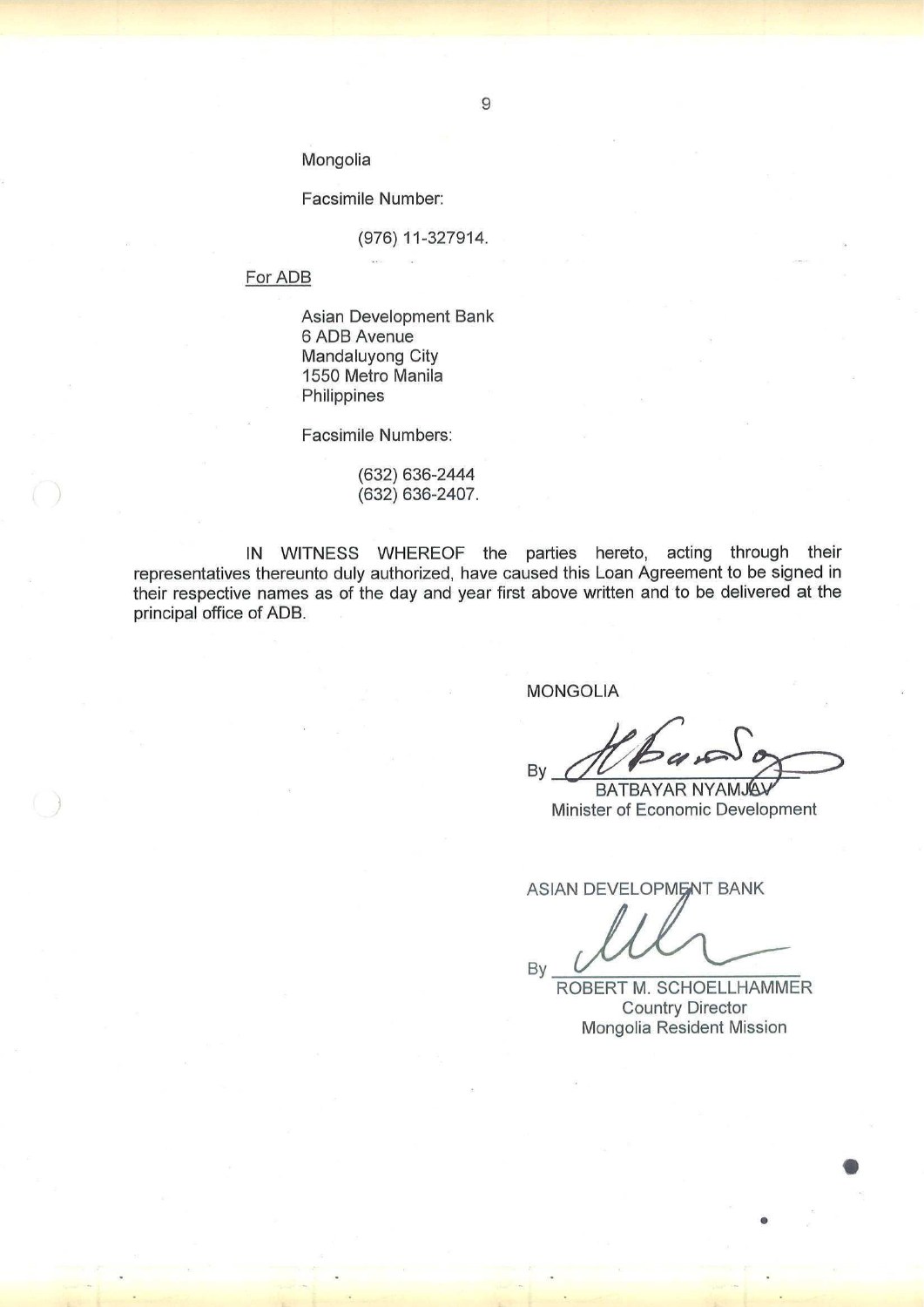## **Description of the Project**

1. The objective of the Investment Program is to provide more accessible and efficient transport infrastructure within the Western region of Mongolia and with neighboring countries.

2. The objective of the Project is improved transport connectivity between and around towns of Khovd, Ulaanbaishint, and Ulgii, thereby promoting inclusive economic growth.

- 3. The Project shall comprise:
	- (i) 189.7 km of paved road constructed between Khovd and Ulaanbaishint with proposed physical completion by December 2016;
	- (ii) three bridges and 14.9 km of urban roads rehabilitated in Khovd and Ulgii;
	- (iii) two road maintenance units established, equipped and operationalized; and
	- (iv) project management and consulting services.
- 4. The Project is expected to be completed by 31 December 2018.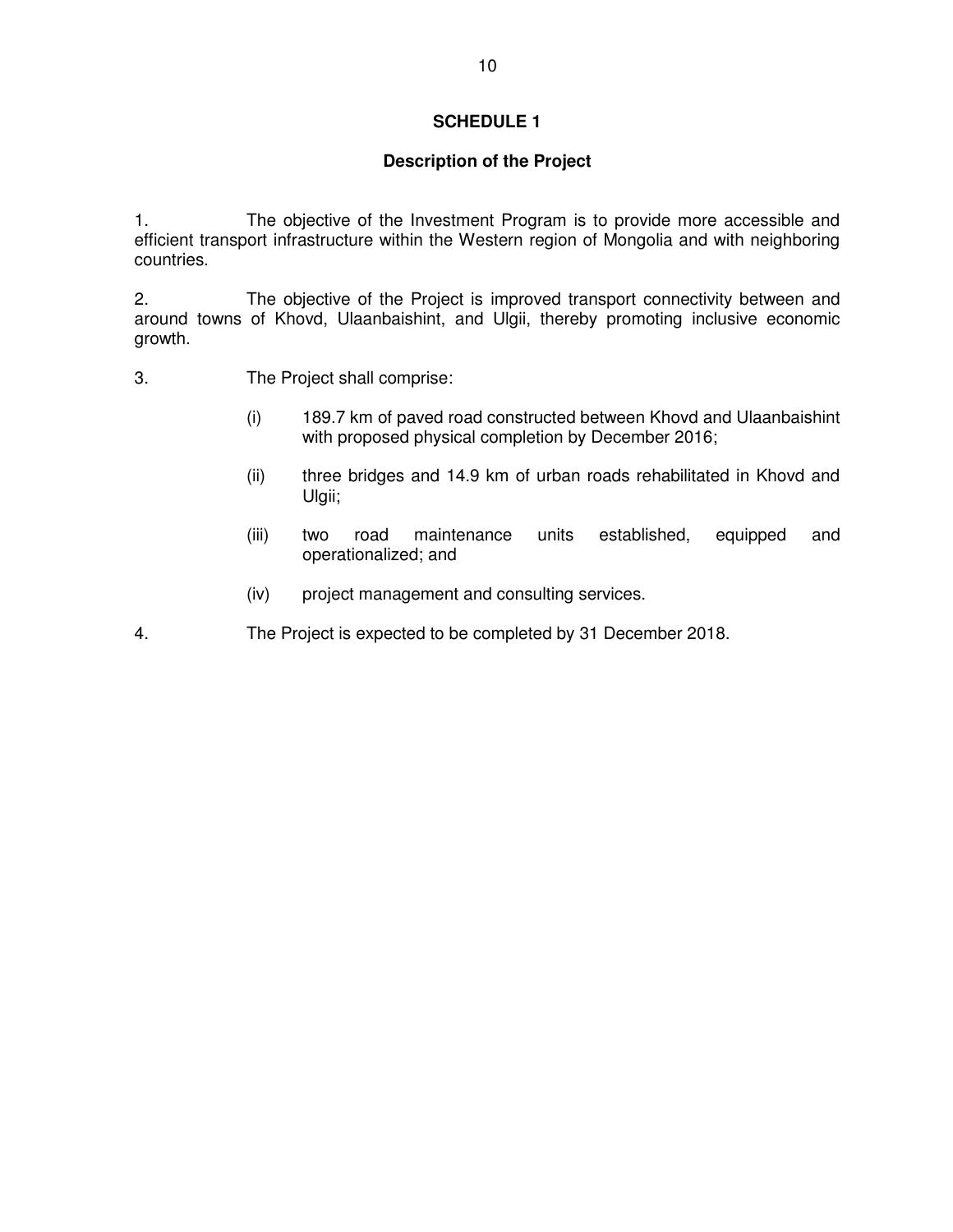#### **Amortization Schedule**

#### **(Western Regional Road Corridor Investment Program – Project 2)**

1. The following table sets forth the Principal Payment Dates of the Loan and the percentage of the total principal amount of the Loan payable on each Principal Payment Date (Installment Share). If the proceeds of the Loan shall have been fully withdrawn as of the first Principal Payment Date, the principal amount of the Loan repayable by the Borrower on each Principal Payment Date shall be determined by ADB by multiplying: (a) the total principal amount of the Loan withdrawn and outstanding as of the first Principal Payment Date; by (b) the Installment Share for each Principal Payment Date, such repayment amount to be adjusted, as necessary, to deduct any amounts referred to in paragraph 4 of this Schedule, to which a Currency Conversion applies.

| Date Payment<br>Date | <b>Installment Share</b><br>(Expressed as a %) |
|----------------------|------------------------------------------------|
| 15 October 2019      | 3.333333                                       |
| 15 April 2020        | 3.333333                                       |
| 15 October 2020      | 3.333333                                       |
| 15 April 2021        | 3.333333                                       |
| 15 October 2021      | 3.333333                                       |
| 15 April 2022        | 3.333333                                       |
| 15 October 2022      | 3.333333                                       |
| 15 April 2023        | 3.333333                                       |
| 15 October 2023      | 3.333333                                       |
| 15 April 2024        | 3.333333                                       |
| 15 October 2024      | 3.333333                                       |
| 15 April 2025        | 3.333333                                       |
| 15 October 2025      | 3.333333                                       |
| 15 April 2026        | 3.333333                                       |
| 15 October 2026      | 3.333333                                       |
| 15 April 2027        | 3.333333                                       |
| 15 October 2027      | 3.333333                                       |
| 15 April 2028        | 3.333333                                       |
| 15 October 2028      | 3.333333                                       |
| 15 April 2029        | 3.333333                                       |
| 15 October 2029      | 3.333333                                       |
| 15 April 2030        | 3.333333                                       |
| 15 October 2030      | 3.333333                                       |
| 15 April 2031        | 3.333333                                       |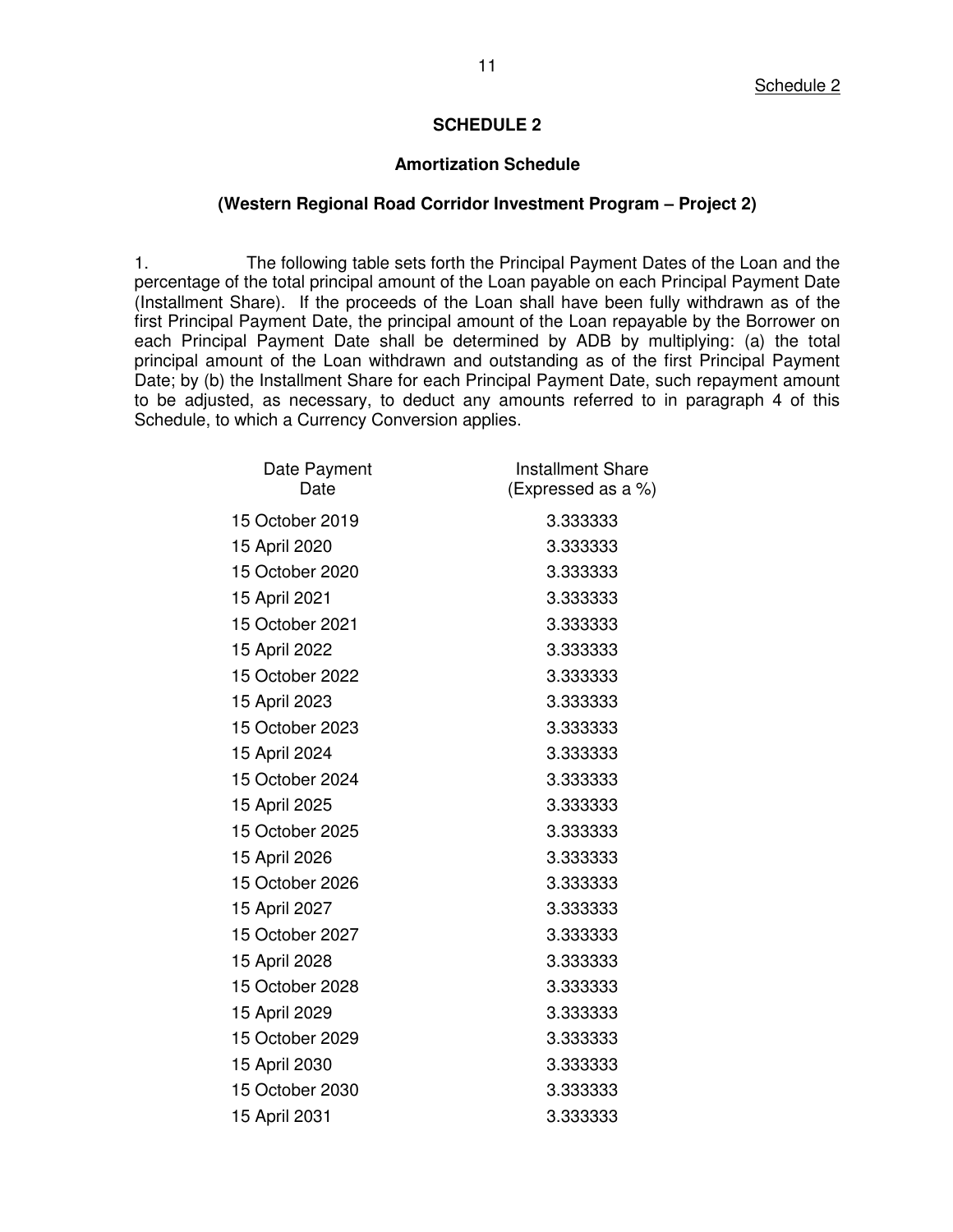| TOTAL           | 100.000000 |
|-----------------|------------|
| 15 April 2034   | 3.333343   |
| 15 October 2033 | 3.333333   |
| 15 April 2033   | 3.333333   |
| 15 October 2032 | 3.333333   |
| 15 April 2032   | 3.333333   |
| 15 October 2031 | 3.333333   |

2. If the proceeds of the Loan shall not have been fully withdrawn as of the first Principal Payment Date, the principal amount of the Loan repayable by the Borrower on each Principal Payment Date shall be determined as follows:

(a) To the extent that any proceeds of the Loan shall have been withdrawn as of the first Principal Payment Date, the Borrower shall repay the amount withdrawn and outstanding as of such date in accordance with paragraph 1 of this Schedule.

(b) Any withdrawal made after the first Principal Payment Date shall be repaid on each Principal Payment Date falling after the date of such withdrawal in amounts determined by ADB by multiplying the amount of each such withdrawal by a fraction, the numerator of which shall be the original Installment Share specified in the table in paragraph 1 of this Schedule for said Principal Payment Date (the Original Installment Share) and the denominator of which shall be the sum of all remaining Original Installment Shares for Principal Payment Dates falling on or after such date, such repayment amounts to be adjusted, as necessary, to deduct any amounts referred to in paragraph 4 of this Schedule, to which a Currency Conversion applies.

3. Withdrawals made within two calendar months prior to any Principal Payment Date shall, for the purposes solely of calculating the principal amounts payable on any Principal Payment Date, be treated as withdrawn and outstanding on the second Principal Payment Date following the date of withdrawal and shall be repayable on each Principal Payment Date commencing with the second Principal Payment Date following the date of withdrawal.

4. Notwithstanding the provisions of paragraphs 1 and 2 of this Schedule, upon a Currency Conversion of all or any portion of the withdrawn principal amount of the Loan to an Approved Currency, the amount so converted in said Approved Currency that shall be repayable on any Principal Payment Date occurring during the Conversion Period, shall be determined by ADB by multiplying such amount in its currency of denomination immediately prior to said Conversion by either: (i) the exchange rate that reflects the amounts of principal in said Approved Currency payable by ADB under the Currency Hedge Transaction relating to said Conversion; or (ii) if ADB so determines in accordance with the Conversion Guidelines, the exchange rate component of the Screen Rate.

5. If the principal amount of the Loan withdrawn and outstanding from time to time shall be denominated in more than one Loan Currency, the provisions of this Schedule shall apply separately to the amount denominated in each Loan Currency, so as to produce a separate amortization schedule for each such amount.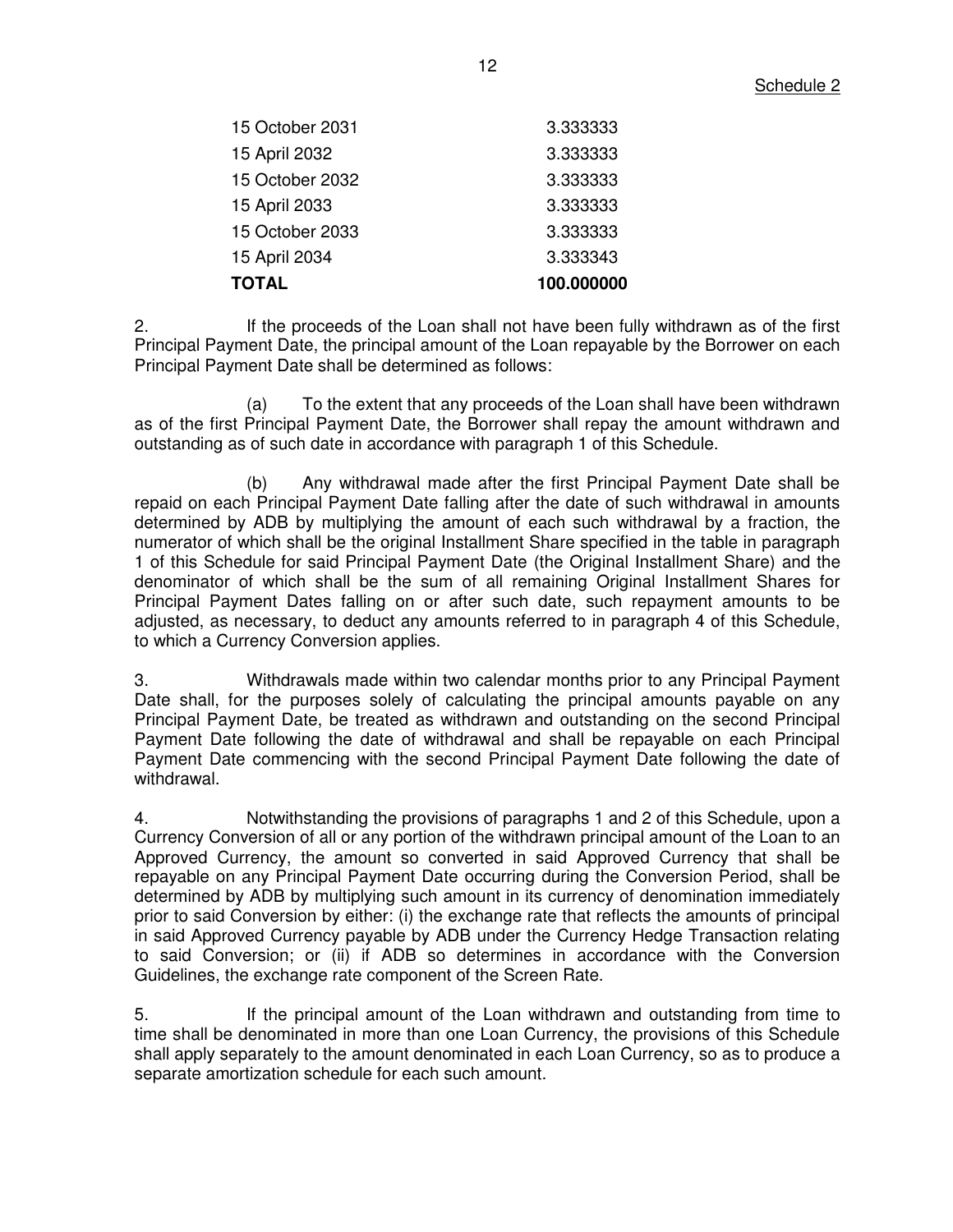## **Allocation and Withdrawal of Loan Proceeds**

## General

1. The table attached to this Schedule sets forth the Categories of items of expenditure to be financed out of the proceeds of the Loan and the allocation of the Loan proceeds to each such Category ("Table"). (Reference to "Category" in this Schedule is to a Category or Subcategory of the Table.)

### Basis for Withdrawal from the Loan Account

2. Except as ADB may otherwise agree, the proceeds of the Loan shall be disbursed on the basis of the withdrawal percentage for each item of expenditure set forth in the Table.

## Interest and Commitment Charges

3. The amount allocated to Category 5 is for financing interest and commitment charges on the Loan during the implementation period of the Project. ADB shall be entitled to withdraw from the Loan Account and pay to itself, on behalf of the Borrower, the amounts required to meet payments, when due, of such interest and commitment charges.

## **Reallocation**

4. Notwithstanding the allocation of Loan proceeds and the withdrawal percentages set forth in the Table,

 (a) if the amount of the Loan allocated to any Category appears to be insufficient to finance all agreed expenditures in that Category, ADB may, by notice to the Borrower, (i) reallocate to such Category, to the extent required to meet the estimated shortfall, amounts of the Loan which have been allocated to another Category but, in the opinion of ADB, are not needed to meet other expenditures; and (ii) if such reallocation cannot fully meet the estimated shortfall, reduce the withdrawal percentage applicable to such expenditures in order that further withdrawals under such Category may continue until all expenditures thereunder shall have been made; and

 (b) if the amount of the Loan allocated to any Category appears to exceed all agreed expenditures in that Category, ADB may, by notice to the Borrower, reallocate such excess amount to any other Category.

### Disbursement Procedures

5. Except as ADB may otherwise agree, the Loan proceeds shall be disbursed in accordance with the Loan Disbursement Handbook.

### Retroactive Financing

6. Withdrawals from the Loan Account may be made for reimbursement of eligible expenditures incurred under the Project before the Effective Date, but not earlier than 12 months before the date of this Loan Agreement in connection with items to be retroactively financed, subject to a maximum amount equivalent to 20% of the Loan amount.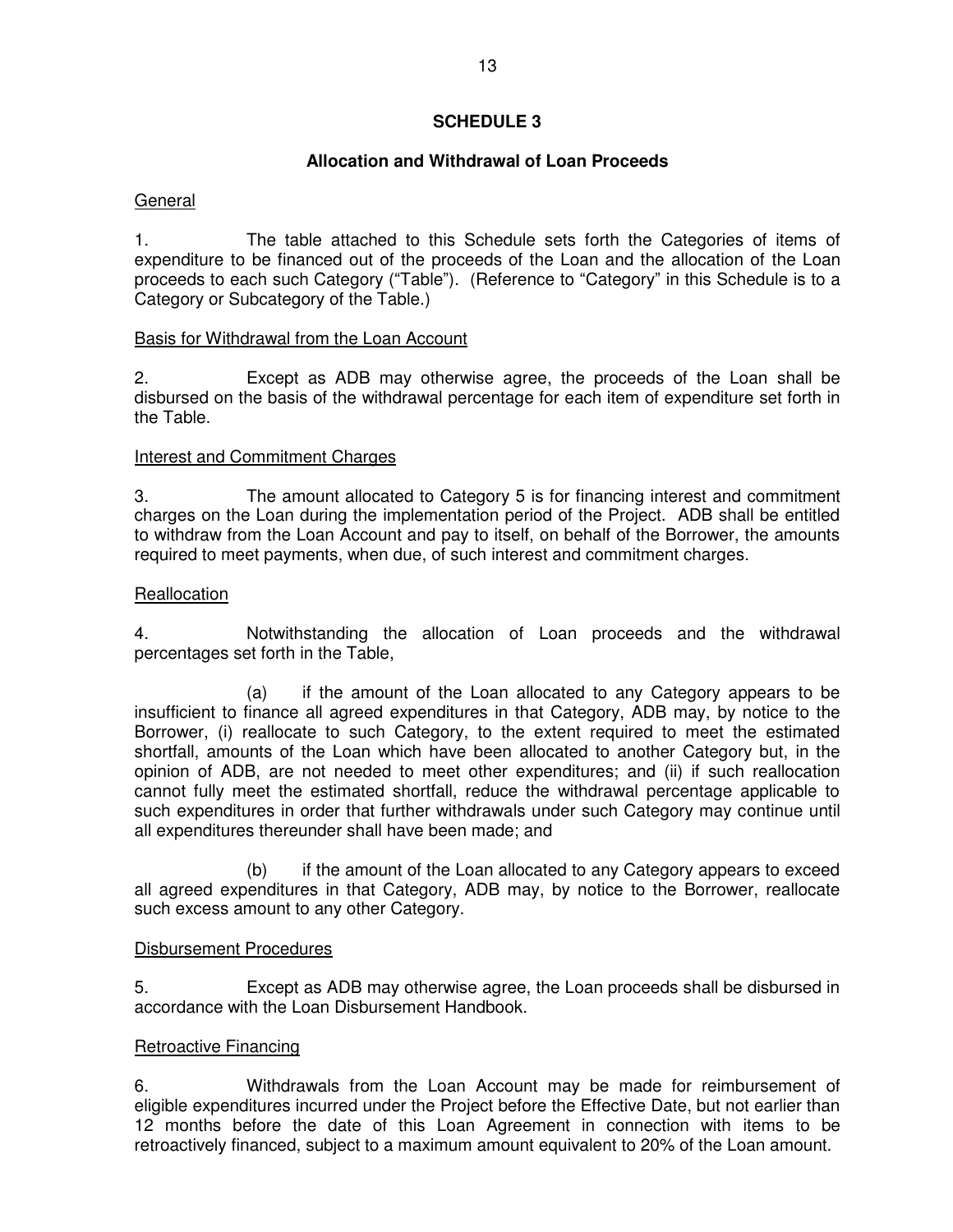### **TABLE**

# **ALLOCATION AND WITHDRAWAL OF LOAN PROCEEDS (Western Regional Road Corridor Investment Program – Project 2)**

| <b>Number</b>  | Item                                                                          | <b>Total Amount Allocated for</b><br><b>ADB Financing</b><br>(\$'000) |             | <b>Basis for Withdrawal from the</b><br><b>Loan Account</b> |  |  |
|----------------|-------------------------------------------------------------------------------|-----------------------------------------------------------------------|-------------|-------------------------------------------------------------|--|--|
|                |                                                                               | Category                                                              | Subcategory |                                                             |  |  |
| $\mathbf 1$    | <b>Works</b>                                                                  | 107,070                                                               |             |                                                             |  |  |
| 1A             | Construction of road:<br>Khovd-Shuraga Bridge<br>$(50.0 \text{ km})$          |                                                                       | 22,550      | 83.0% of total expenditure<br>claimed*                      |  |  |
| 1B             | Construction of road:<br>Shuraga<br>Bridge-Khashaatin Davaa<br>Pass (53.9 km) |                                                                       | 28,230      | 83.1% of total expenditure<br>claimed*                      |  |  |
| 1 <sup>C</sup> | Construction of road:<br>Khashaatin Davaa<br>Pass-Tolbo Soum (60.0<br>km)     |                                                                       | 46,100      | 96.6% of total expenditure<br>claimed <sup>*</sup>          |  |  |
| 1D             | Construction of road:<br>Tsagaannuur- Ulaanbaish<br>int (25.8 km)             |                                                                       | 10,190      | 89.6% of total expenditure<br>claimed*                      |  |  |
| $\overline{c}$ | Equipment                                                                     | 2,240                                                                 |             |                                                             |  |  |
| 2A             | Equipment in Khovd                                                            |                                                                       | 1,120       | 54.9% of total expenditure<br>claimed*                      |  |  |
| 2B             | Equipment in Bayan-Ulgii                                                      |                                                                       | 1,120       | 55.2% of total expenditure<br>claimed*                      |  |  |
| 3              | <b>Consulting Services</b>                                                    | 6,145                                                                 |             | 100% of total expenditure<br>claimed                        |  |  |
| 4              | <b>Project Administration</b>                                                 | 1,400                                                                 |             | 100% of total expenditure<br>claimed                        |  |  |
| 5              | <b>Interest and Commitment</b><br>Charges                                     | 8,145                                                                 |             | 100% of amounts due                                         |  |  |
|                | Total                                                                         | 125,000                                                               |             |                                                             |  |  |

\*Exclusive of taxes and duties imposed within the territory of the Borrower.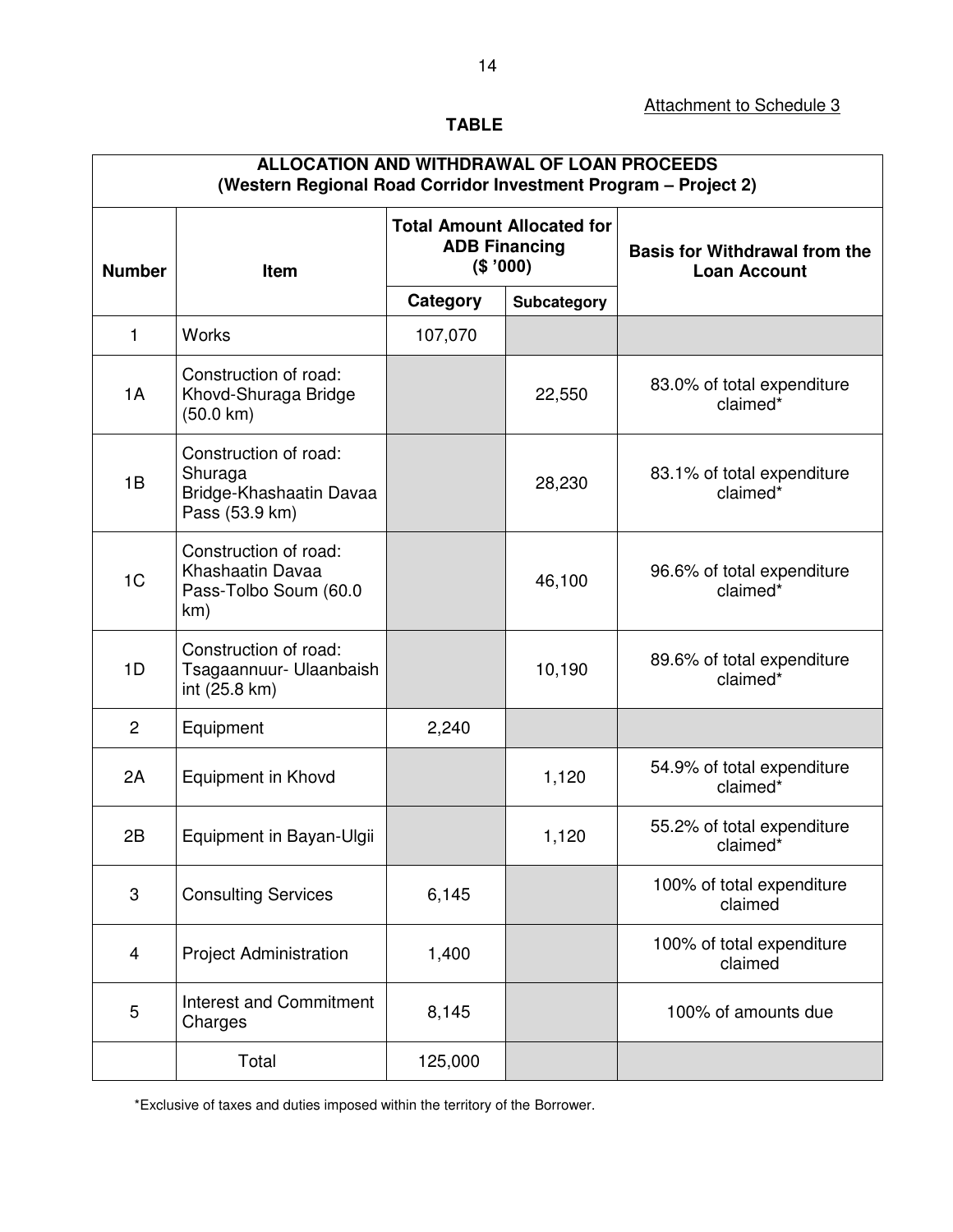# **Procurement of Goods, Works and Consulting Services**

# General

1. The procurement of Goods, Works and Consulting Services shall be subject to and governed by the Procurement Guidelines, and the Consulting Guidelines, respectively.

2. All terms used in this Schedule and not otherwise defined in this Loan Agreement have the meanings provided in the Procurement Guidelines and/or the Consulting Guidelines, as applicable.

## Goods and Works

3. Except as ADB may otherwise agree, Goods and Works shall only be procured on the basis of the methods of procurement set forth below:

- (a) International Competitive Bidding; and
- (b) National Competitive Bidding.

4. The methods of procurement are subject to, among other things, the detailed arrangements and threshold values set forth in the Procurement Plan. The Borrower may only modify the methods of procurement or threshold values with the prior agreement of ADB, and modifications must be set out in updates to the Procurement Plan.

## National Competitive Bidding

5. The Borrower and ADB shall ensure that, prior to the commencement of any procurement activity under national competitive bidding, the Borrower's national competitive bidding procedures are consistent with the Procurement Guidelines. Any modifications or clarifications to such procedures agreed between the Borrower and ADB shall be set out in the Procurement Plan. Any subsequent change to the agreed modifications and clarifications shall become effective only after approval of such change by the Borrower and ADB.

### Conditions for Award of Contract

6. The Borrower shall not award any Works contract for the Project (or section thereof) which involves environmental impacts until the Ministry of Roads and Transportation ("MRT") has incorporated the relevant provisions from the EMP into the Works contract.

7. The Borrower shall not award any Works contract for the Project (or section thereof) which involves involuntary resettlement impacts until the Borrower has prepared and submitted to ADB the final RP based on the Project's detailed design, and obtained ADB's clearance of such RP.

8. The Borrower shall not award any Works contract for the Project (or section thereof) which involves impacts on indigenous peoples until the Borrower has prepared and submitted to ADB the final IPP and obtained ADB's clearance of such IPP.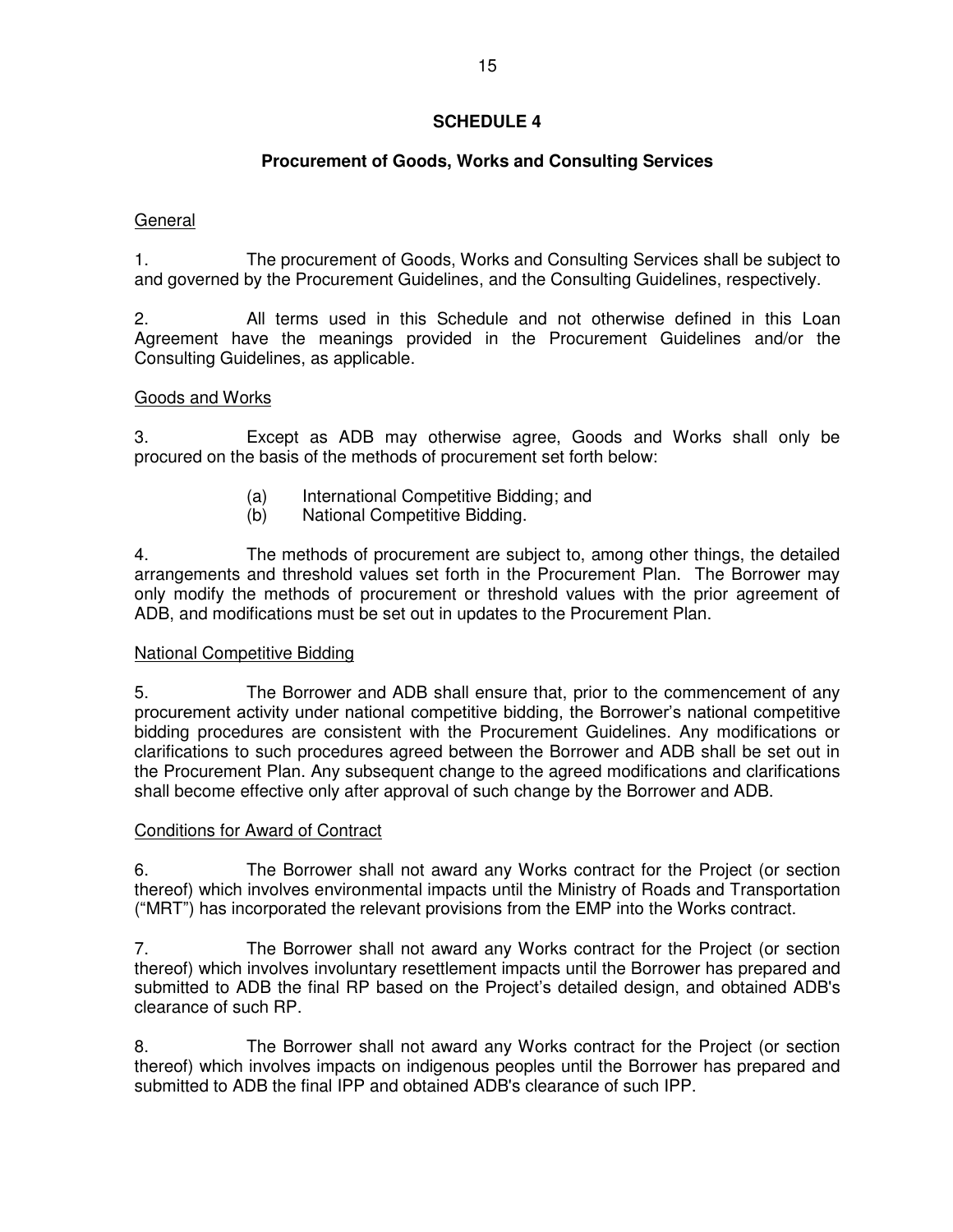## Consulting Services

9. Except as ADB may otherwise agree, and except as set forth in the paragraph below, the Borrower shall apply quality- and cost-based selection for selecting and engaging Consulting Services.

10. The Borrower shall recruit the individual consultants for project administration, safeguard monitoring and reporting in accordance with procedures acceptable to ADB for recruiting individual consultants.

## Industrial or Intellectual Property Rights

11. (a) The Borrower shall ensure that all Goods and Works procured (including without limitation all computer hardware, software and systems, whether separately procured or incorporated within other goods and services procured) do not violate or infringe any industrial property or intellectual property right or claim of any third party.

 (b) The Borrower shall ensure that all contracts for the procurement of Goods and Works contain appropriate representations, warranties and, if appropriate, indemnities from the contractor or supplier with respect to the matters referred to in subparagraph (a) of this paragraph.

12. The Borrower shall ensure that all ADB-financed contracts with consultants contain appropriate representations, warranties and, if appropriate, indemnities from the consultants to ensure that the Consulting Services provided do not violate or infringe any industrial property or intellectual property right or claim of any third party.

## ADB's Review of Procurement Decisions

13. Contracts procured under international competitive bidding procedures and contracts for Consulting Services shall be subject to prior review by ADB, unless otherwise agreed between the Borrower and ADB and set forth in the Procurement Plan.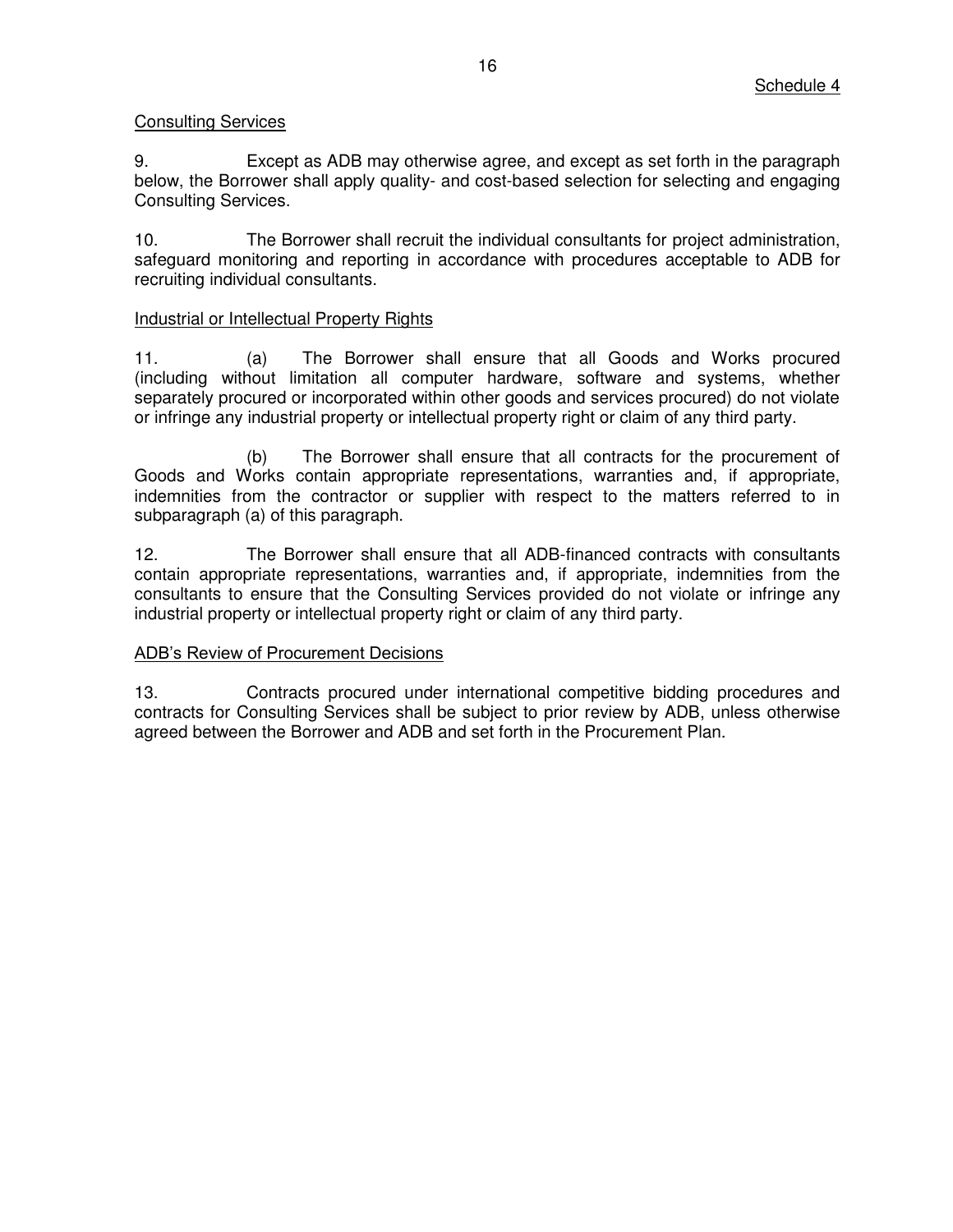# **Execution of Project; Financial Matters**

## Implementation Arrangements

1. The Borrower and the MRT shall ensure that the Project is implemented in accordance with the detailed arrangements set forth in the FAM. Any subsequent change to the FAM shall become effective only after approval of such change by the Borrower and ADB. In the event of any discrepancy between the FAM and this Loan Agreement, the provisions of this Loan Agreement shall prevail.

## Environment

2. The Borrower shall ensure, or cause the MRT to ensure, that the preparation, design, construction, implementation, operation and decommissioning of the Project, and all Project facilities comply with (a) all applicable laws and regulations of the Mongolia relating to environment, health, and safety; (b) the Environmental Safeguards; (c) the EARF; and (d) all measures and requirements set forth in the respective EIA and EMP, and any corrective or preventative actions set forth in a Safeguards Monitoring Report.

## Land Acquisition and Involuntary Resettlement

3. The Borrower shall ensure, or cause the MRT to ensure, that all land and all rights-of-way required for the Project, and all Project facilities are made available to the Works contractor in accordance with the schedule agreed under the related Works contract and all land acquisition and resettlement activities are implemented in compliance with (a) all applicable laws and regulations of the Borrower relating to land acquisition and involuntary resettlement; (b) the Involuntary Resettlement Safeguards; (c) the RF; and (d) all measures and requirements set forth in the respective RP, and any corrective or preventative actions set forth in a Safeguards Monitoring Report.

4. Without limiting the application of the Involuntary Resettlement Safeguards*,* the RF or the RP, the Borrower shall ensure, or cause the MRT to ensure, that no physical or economic displacement takes place in connection with the Project until:

- (a) compensation and other entitlements have been provided to affected people in accordance with the RP; and
- (b) a comprehensive income and livelihood restoration program has been established in accordance with the RP.

## Indigenous Peoples

5. The Borrower shall ensure, or cause the MRT to ensure, that the preparation, design, construction, implementation and operation of the Project, and all Project facilities comply with (a) all applicable laws and regulations of the Borrower relating to indigenous peoples; (b) the Indigenous Peoples Safeguards; (c) the IPPF; and (d) any corrective or preventative actions set forth in a Safeguards Monitoring Report.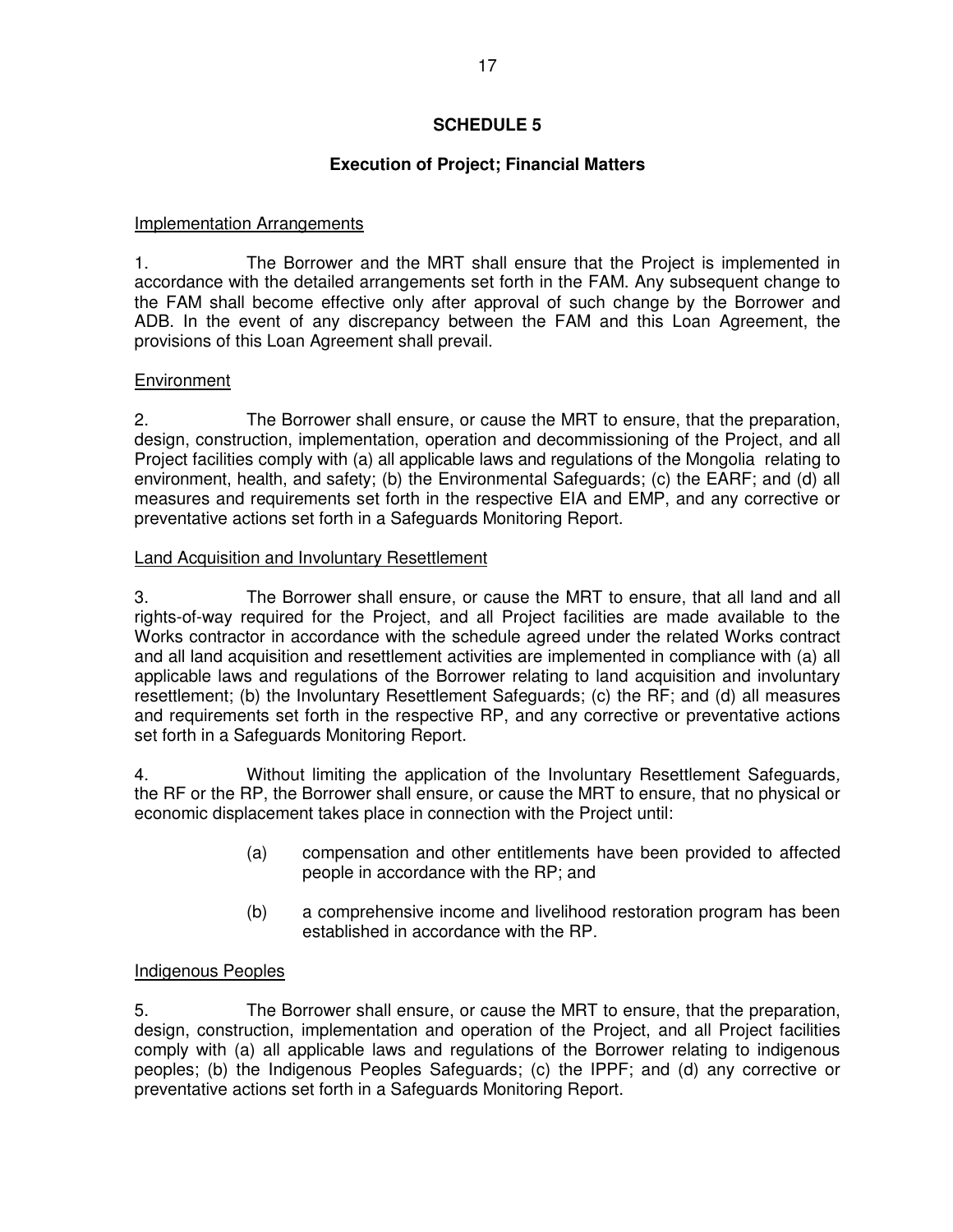## Human and Financial Resources to Implement Safeguards Requirements

6. The Borrower shall make available, or cause the MRT to make available, necessary budgetary and human resources to fully implement the EMP and the RP.

## Governance and Anticorruption

7. The Borrower and the MRT shall (a) comply with ADB's Anticorruption Policy (1998, as amended to date) and acknowledge that ADB reserves the right to investigate directly, or through its agents, any alleged corrupt, fraudulent, collusive or coercive practice relating to the Project; and (b) cooperate with any such investigation and extend all necessary assistance for satisfactory completion of such investigation.

8. The Borrower and the MRT shall ensure that the anticorruption provisions acceptable to ADB are included in all bidding documents and contracts, including provisions specifying the right of ADB to audit and examine the records and accounts of the executing and implementing agencies and all contractors, suppliers, consultants, and other service providers as they relate to the Project.

## Safeguards-related Provisions in Bidding Documents and Works Contracts

9. The Borrower shall ensure or cause the MRT to ensure that all bidding documents and contracts for Works contain provisions that require contractors to:

- a) comply with the measures and requirements relevant to the contractor set forth in the EIA, the EMP, and the RP (to the extent they concern impacts on affected people during construction), and any corrective or preventative actions set out in a Safeguards Monitoring Report;
- b) make available a budget for all such environmental and social measures;
- c) provide the Borrower with a written notice of any unanticipated environmental, resettlement or indigenous peoples risks or impacts that arise during construction, implementation or operation of the Project that were not considered in the EIA, the EMP, or the RP;
- d) adequately record the condition of roads, agricultural land and other infrastructure prior to starting to transport materials and construction; and
- e) fully reinstate pathways, other local infrastructure, and agricultural land to at least their pre-project condition upon the completion of construction.

Safeguards Monitoring and Reporting

10. The Borrower shall do the following, or shall cause the MRT to do the following: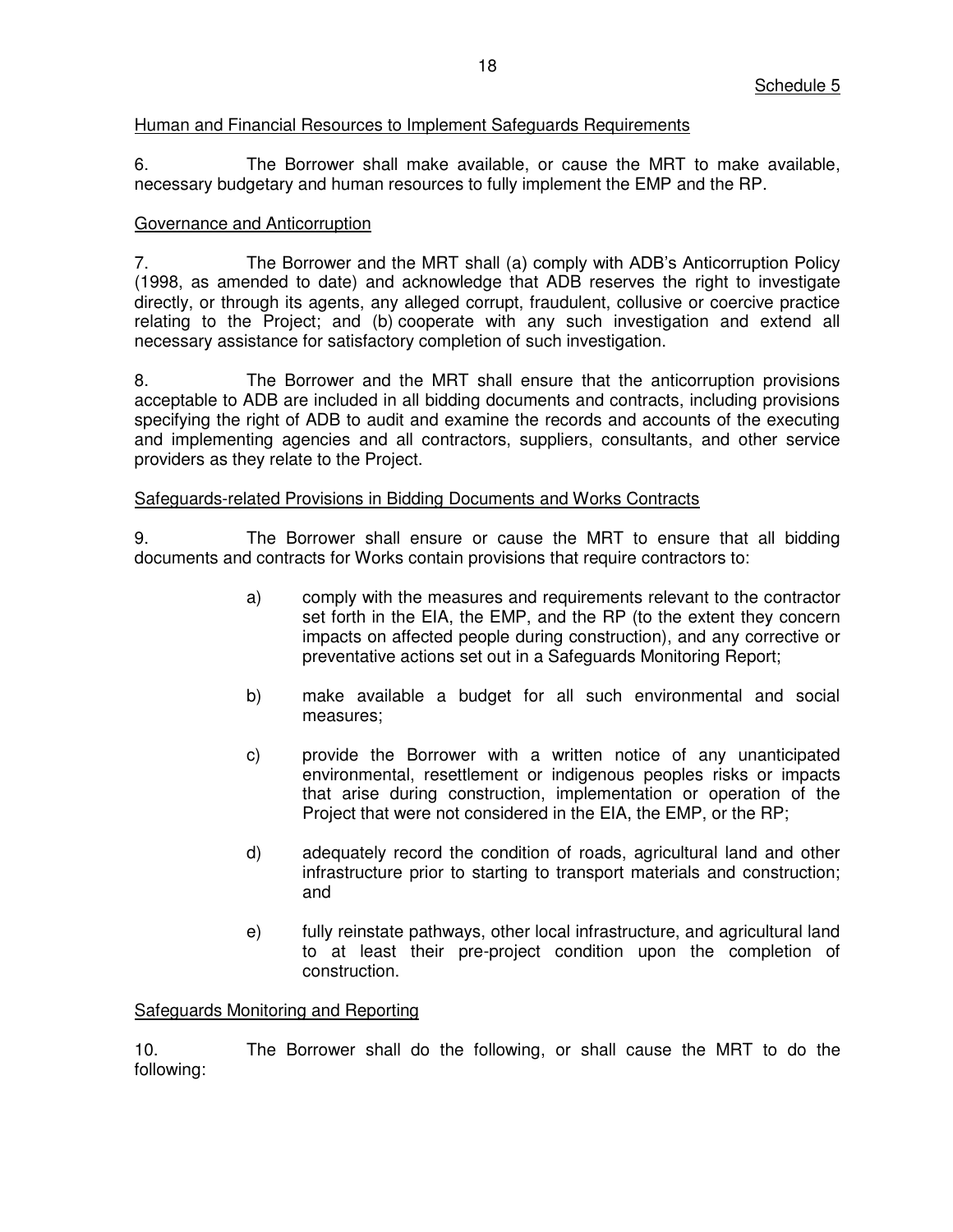- (a) submit quarterly Safeguards Monitoring Reports to ADB and disclose relevant information from such reports to affected persons promptly upon submission*;*
- (b) if any unanticipated environmental and/or social risks and impacts arise during construction, implementation or operation of the Project that were not considered in the EIA, the EMP, or the RP, promptly inform ADB of the occurrence of such risks or impacts, with detailed description of the event and proposed corrective action plan;
- (c) no later than 6 months after the Effective Date, engage qualified and experienced external expert[s] or qualified NGO[s] under a selection process and terms of reference acceptable to ADB, to verify information produced through the Project monitoring process, and facilitate the carrying out of any verification activities by such external experts;
- (d) no later than 6 months after the Effective Date, engage an independent advisory panel to monitor and report upon Project implementation, facilitate the carrying out of any monitoring activities by such panel; and
- (e) report any actual or potential breach of compliance with the measures and requirements set forth in the EMP or the RP promptly after becoming aware of the breach.

## Prohibited List of Investments

11. The Borrower shall ensure, or cause the MRT to ensure, that no proceeds of the Loan are used to finance any activity included in the list of prohibited investment activities provided in Appendix 5 of the SPS.

### Health and Labor Standards

12. The Borrower shall cause the MRT to ensure that contractors engaged under the Project (i) comply with all applicable Mongolian labor laws and core labor standards; (ii) use their best efforts to employ women and local people, including disadvantaged people; (iii) provide equal pay to men and women for work of equal type; (iv) provide and adequately equip first-aid, health and sanitation, and personal hygiene facilities for male and female workers at the Project site; (v) maximize female training and employment; (vi) conduct an information and education campaign on sexually transmitted diseases and HIV/AIDS for construction workers as part of the health and safety program during Project implementation; and (vii) do not use child labor. The Project must include specific clauses on these undertakings.

### Gender and Development

13. The Borrower shall cause the MRT to ensure that the gender inclusive elements are implemented in a timely manner over the Project period, and that adequate resources are allocated for this purpose. Specific gender-related activities undertaken during